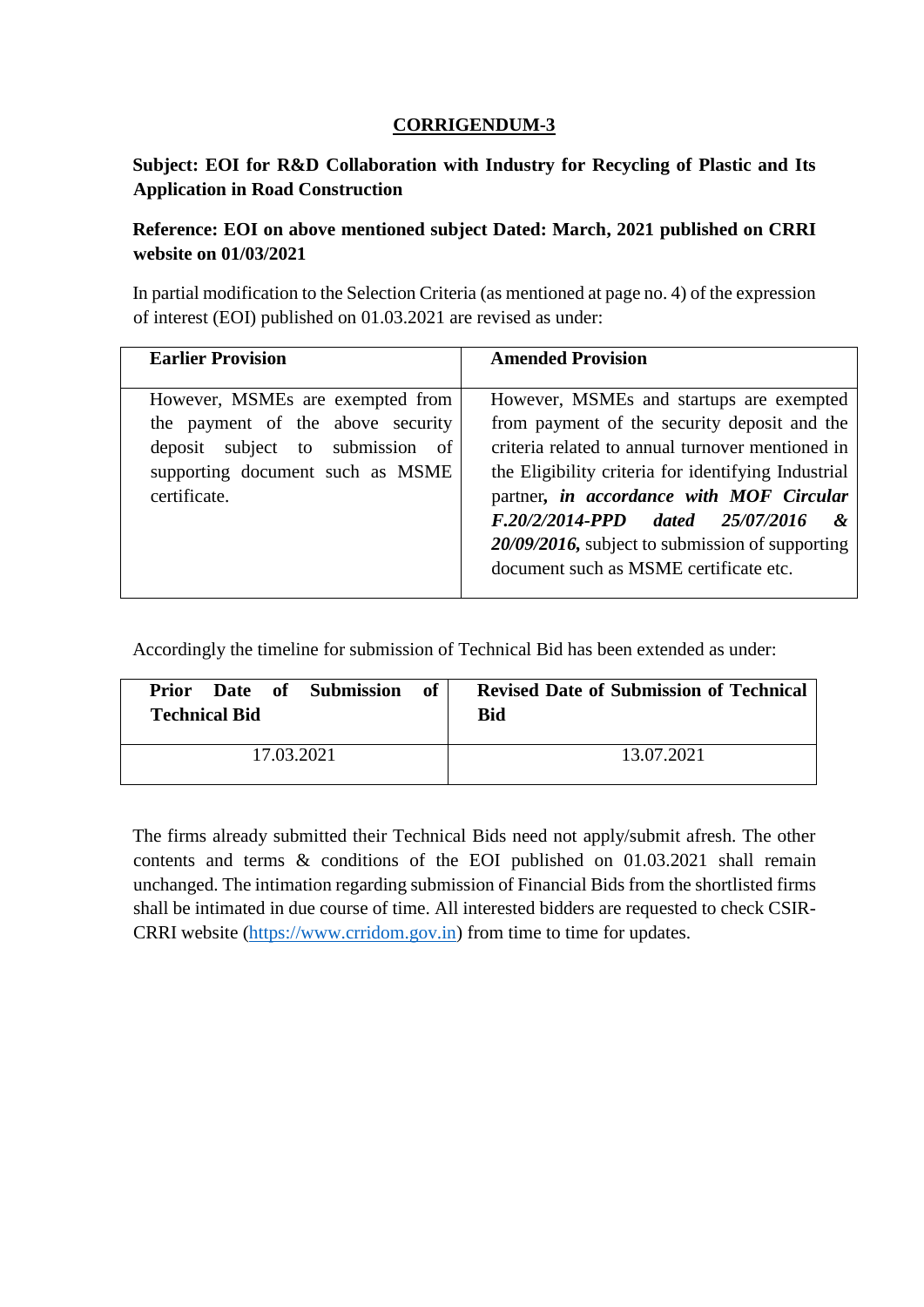



# **Expression of Interest (EOI)**

# CSIR - CENTRAL ROAD RESEARCH INSTITUTE

&

# CSIR - NATIONAL PHYSICAL LABORATORY

# **EOI on R&D Collaboration with Industry for Recycling of Plastic and Its Application in Road Construction**

**Dated: March, 2021** 

Contact Details: Head, PME, CSIR-CRRI, Delhi Mathura Road, P.O.- CRRI New Delhi-110025, pme.crri@nic.in, #011-26922884

gagan.crri@nic.in, #9654384348 CSIR-NPL, New Delhi

Sh.Gagandeep Singh, Senior Scientist Dr. S K Dhawan, Chief Scientist FPD, CSIR-CRRI, New Delhi Advance Material and Devices Division 011-45608641, 45609401, 9810620202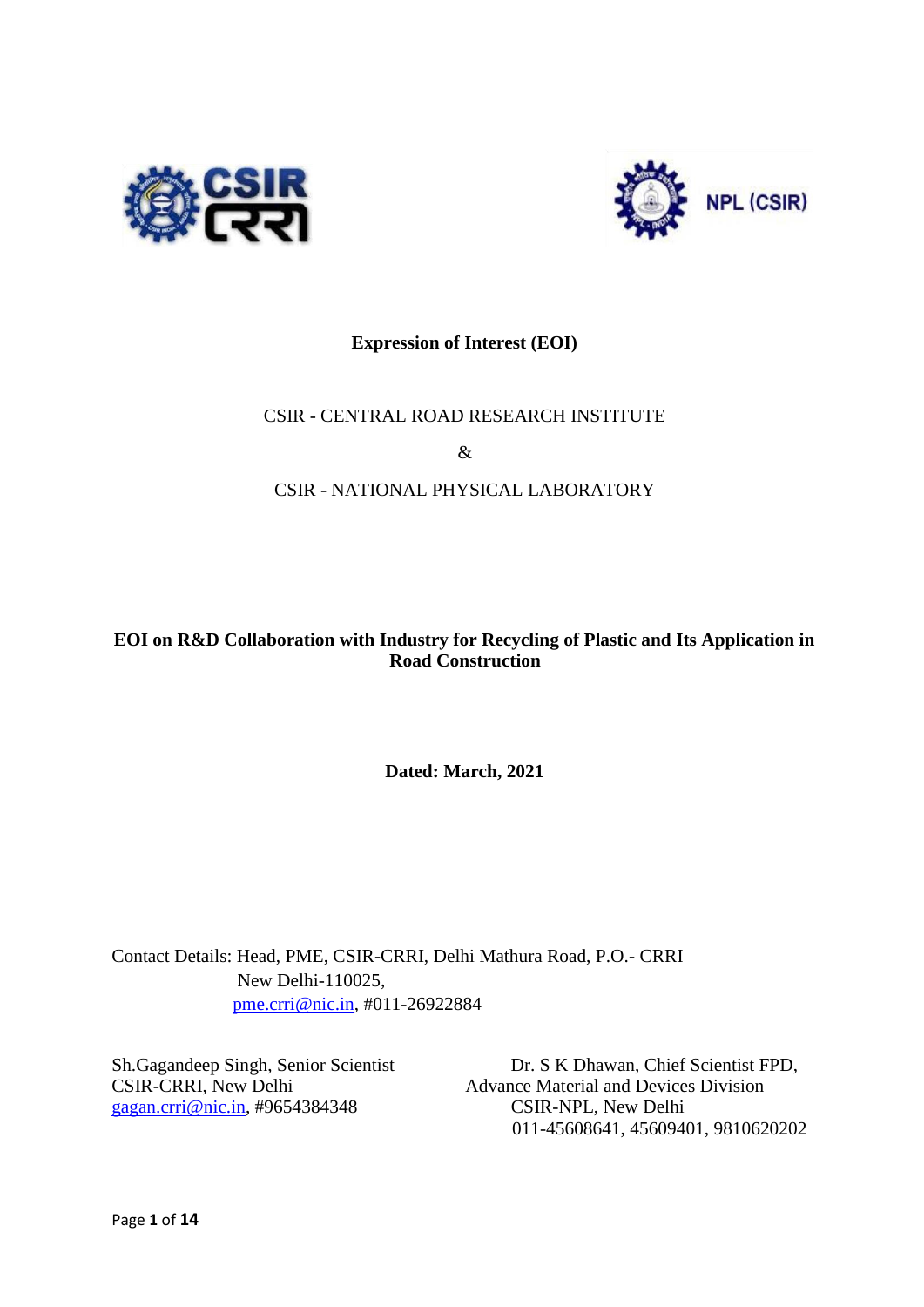#### Subject: EOI on R&D Collaboration with Industry for Recycling of Plastic and Its Application in Road Construction

#### CSIR-CRRI & CSIR-NPL

#### EARLIER TIMELINE FOR ACTIVITIES

| Sr. No.        | <b>ACTIVITY</b>                                                                   | <b>DATE</b>                 | NO OF DAYS      |
|----------------|-----------------------------------------------------------------------------------|-----------------------------|-----------------|
|                |                                                                                   |                             | <b>BETWEEN</b>  |
|                |                                                                                   |                             | <b>ACTIVITY</b> |
|                |                                                                                   |                             |                 |
|                | Publication of EOI                                                                | <sup>1st</sup> March 2021   | $\Omega$        |
| $\overline{c}$ | Address to queries and if required project                                        | 5 <sup>th</sup> March 2021  | 03              |
|                | team will deliver PPT explaining the<br>objective and requirement of EOI and role | And                         |                 |
|                | of industry                                                                       | $6th$ March 2021            |                 |
| 3              | Submission<br><b>EOI</b><br>of<br>by<br>industry/organizations                    | 17 <sup>th</sup> March 2021 | 10              |
| $\overline{4}$ | Announcement of Name of Short Listed                                              | 23 <sup>rd</sup> March 2021 | 0 <sub>5</sub>  |
|                | Industry/Organization on CRRI Website                                             |                             |                 |
| 5              | Submission of financial offer by short listed                                     | $30^{th}$ March 2021        | 0 <sub>5</sub>  |
|                | Industry/Organization                                                             |                             |                 |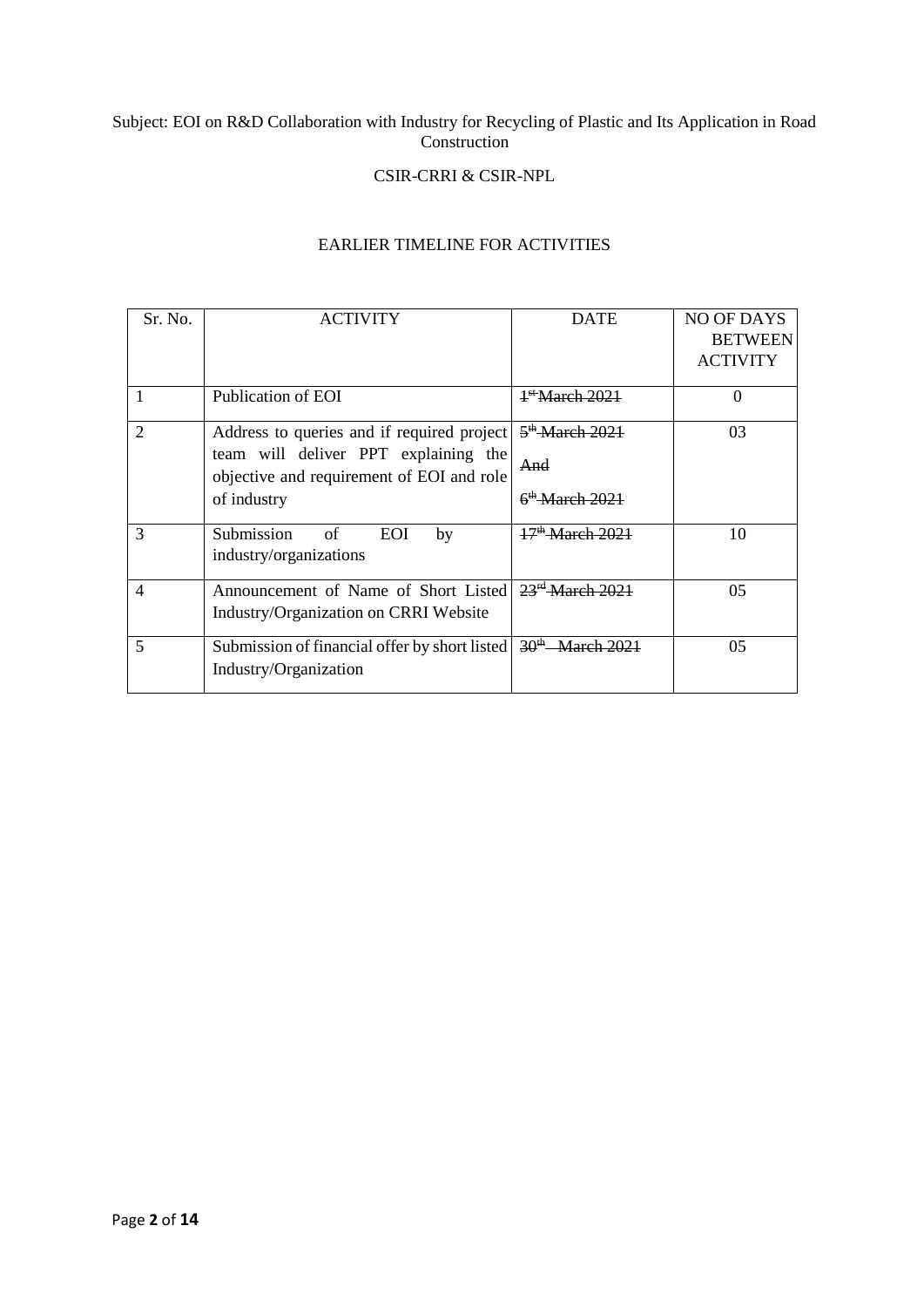#### **Title:**

Expression of Interest for R&D collaboration with Industrial Partner for Recycling of Plastic and its Applications in Road Construction

#### **Brief About CSIR-CRRI & NPL**

#### **CSIR-CRRI**

CSIR - Central Road Research Institute *(CRRI)*, a premier national laboratory established in 1952, a constituent of Council of Scientific and Industrial Research *(CSIR)* is engaged in carrying out research and development projects on design, construction and maintenance of roads and runways, traffic and transportation planning of mega and medium cities, management of roads in different terrains, improvement of marginal materials, utilization of industrial waste in road construction, landslide control, ground improvement, environmental pollution, road traffic safety and analysis & design for wind, fatigue, corrosion studies, performance monitoring / evaluation, service life assessment and rehabilitation of highway & railway bridges. The institute provides technical and consultancy services to various user organizations in India and abroad. For capacity building of human resources in the area of highway engineering to undertake and execute roads and runway projects, Institute has the competence to organize National & International Training Programs continuing education courses since 1962 to disseminate the R & D findings to the masses.

#### **CSIR-NPL**

CSIR is one of the leading scientific and industrial research organizations in India constituted by the Government of India in 1942 as an autonomous body. It has emerged as the largest research and development organization constituted by thirty-seven laboratories and thirty-nine field stations or extension centers throughout the nation, with a collective 3500 scientists and technical staff of over 12,000 workers. CSIR undertakes directed and multidisciplinary research, technological innovation as well as industrial and scientific development to improve the quality of life of the country's people. Science and technology services and solutions are provided in support of various stakeholders and opportunities are identified where new technologies can be further developed and exploited in the private and public sectors for commercial and social benefit. Under the umbrella of CSIR, National Physical Laboratory is the largest research establishment for physics and material science in India. It serves as a launching pad for various programmers for: (i) Development of India's measurement standards that are internationally accepted and disseminating the measurement capabilities to industry, government, strategic and academia that underpin the India's prosperity and quality of life; (ii) Conduct of multidisciplinary  $R \& D$  with a mission to establish the futuristic quantum standards and upcoming technologies so that India remains on par with international measurement laboratories (iii) Developing sophisticated analytical equipment i.e. import substitutes under "Make in India" program to cater the ever increasing demands of emerging India; and (iv) Training of young scientists and industry personnel in the areas of measurements under "Skill India" programmer. One of the team activities already accomplished by CSIR - NPL is directly related to utilization of waste plastics in designing tiles for societal applications. **Objective of EOI**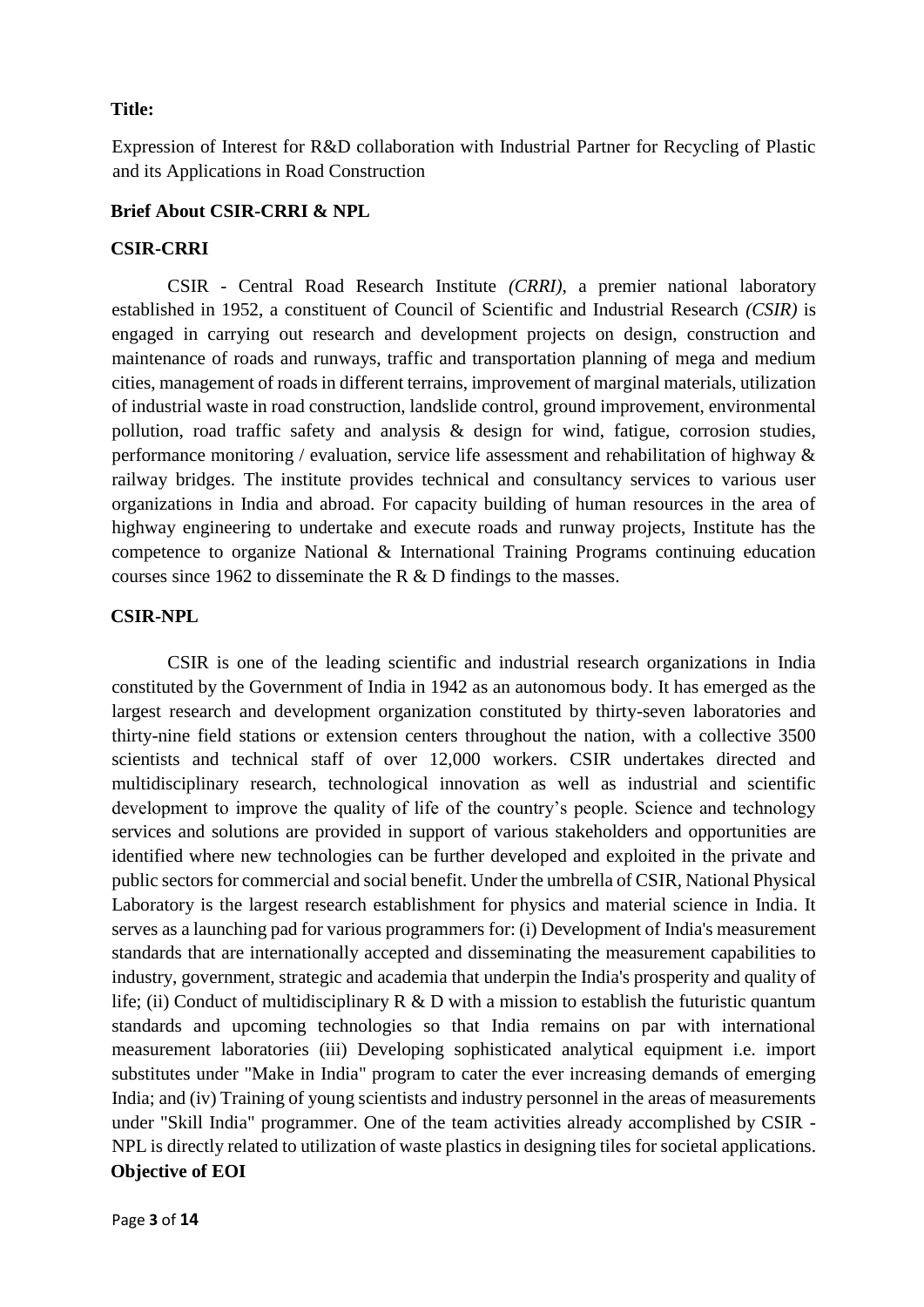The objective of this EOI is to carry out R  $\&$  D activities by identifying an industry partner, having vast knowledge in the field of plastics, for development of recycled plastic panels / slab for application in road construction and related items. Industry / Organization having own production facilities and possessing in-house testing facility would be preferred.

# **R&D Area of Interest**

CSIR - CRRI and CSIR - NPL are working on the concept of design and development of recycled plastic panel/slab for application in construction of roads and related items under the Focused Basic Research (FBR) scheme of Council of Scientific and Industrial Research (CSIR) of India. In this context, it is to note that CSIR - NPL has already developed tiles out of waste plastic and technology has been successfully commercialized. Considering the above available technical knowhow, CSIR - CRRI in coordination with CSIR - NPL intend to take this for the construction of roads using plastic panel for motorized traffic movement. In this regard, it is important to define suitable plastic and its form, production technique and optimal design for road etc. Under R&D starting from defining plastic properties, design and development of panel/slab will involve so industry already having experience of using recycled plastic/plastic in production of load related articles like industrial pallets can be suitable

# **Eligibility Criteria for identifying Industrial Partner:-** The

eligibility criterion is as follows:

• The industry/organization must be a registered under the Company's Registration Act (1956) and having environmental clearance from Central Pollution Control

Board/State Pollution Control Board. Information should be submitted as per Format 2.

- The industry/organization must have requisite infrastructure, manpower and in-house capability of manufacturing plastic based products using injection/compression molding machine or equivalent and must have proper in-house testing facility as per Format 3.
- Annual turnover figure for last three years (minimum turnover of Rs. 20 crores for each year) should be submitted as per format 4 and shall be certified by the Charted Accountant (CA).

# **Selection Criteria**

CSIR-CRRI and CSIR-NPL shall evaluate the firms for short-listing. Based on the evaluation, CSIR - CRRI will issue the list of short-listed industry/organization. The shortlisted industries/organizations shall have to submit financial bid (in a separate sealed envelope) in terms of royalty [percentage (up to two decimal places) of sales of goods from this technology] as per Annexure 1. All, the short listed industries/organizations shall furnish an security deposit for an amount of Rs 5,00,000 in the form of demand draft for Director, CRRI, New Delhi. However, MSMEs are exempted from the payment of the above security deposit subject to submission of supporting document such as MSME certificate. Industry/organization who submits the highest offer will be selected for this R&D project.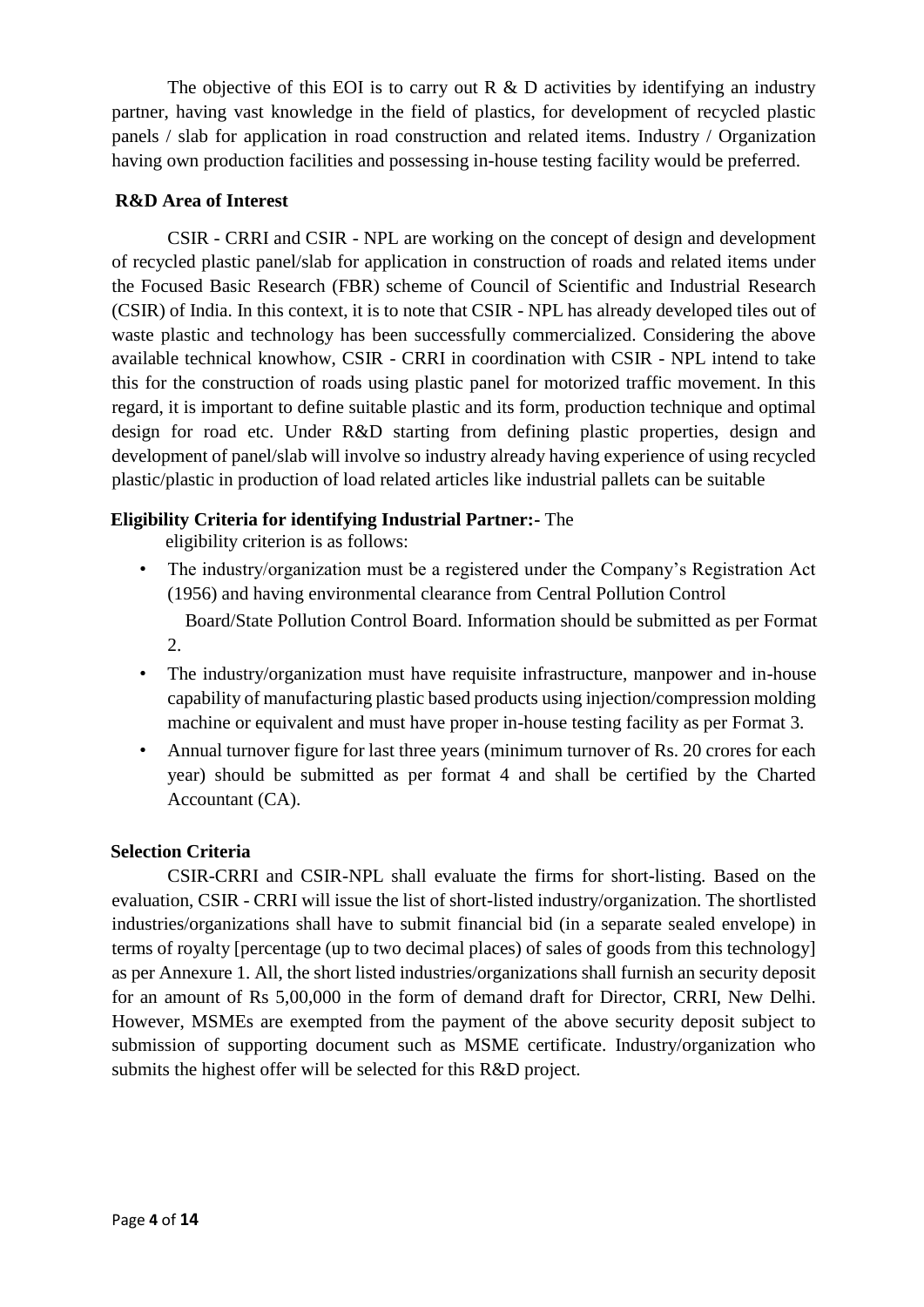The security deposit (in the form of DD) in respect of unsuccessful industries/organizations shall be returned by CSIR-CRRI.

Further, the Final selected industry/organization after completion of R&D project shall have to furnish a License fee( to be decided at the time of license agreement) as premia (one time) to CSIR-CRRI before commercialization of technology developed through this collaborative R&D project as per terms and conditions mentioned in Annexure 1. Further, the security deposit (without any interest) of the selected industry/organization shall be, returned only after completion of the R&D project.

# **Submission Requirement**

The firms are requested to send the application containing the details given below to pme.crri@nic.in in the prescribed format on or before  $17<sup>th</sup>$  March 2021. Additionally a hard copy of the application should be sent to "Director, CSIR-Central Road Research Institute, Mathura Road, New Delhi, 110025" by superscripting the envelop with 'Expression of Interest for R&D collaboration with Industry for Recycling of Plastic". The hard copy of the application should reach CSIR-CRRI not later than 5 days of last date of sending the same through email.

- 1: Organizational Contact Details as per Format-2
- 2: Information regarding Machine Set up as per Format-3
- 3: Financial strength of the company as per Format-4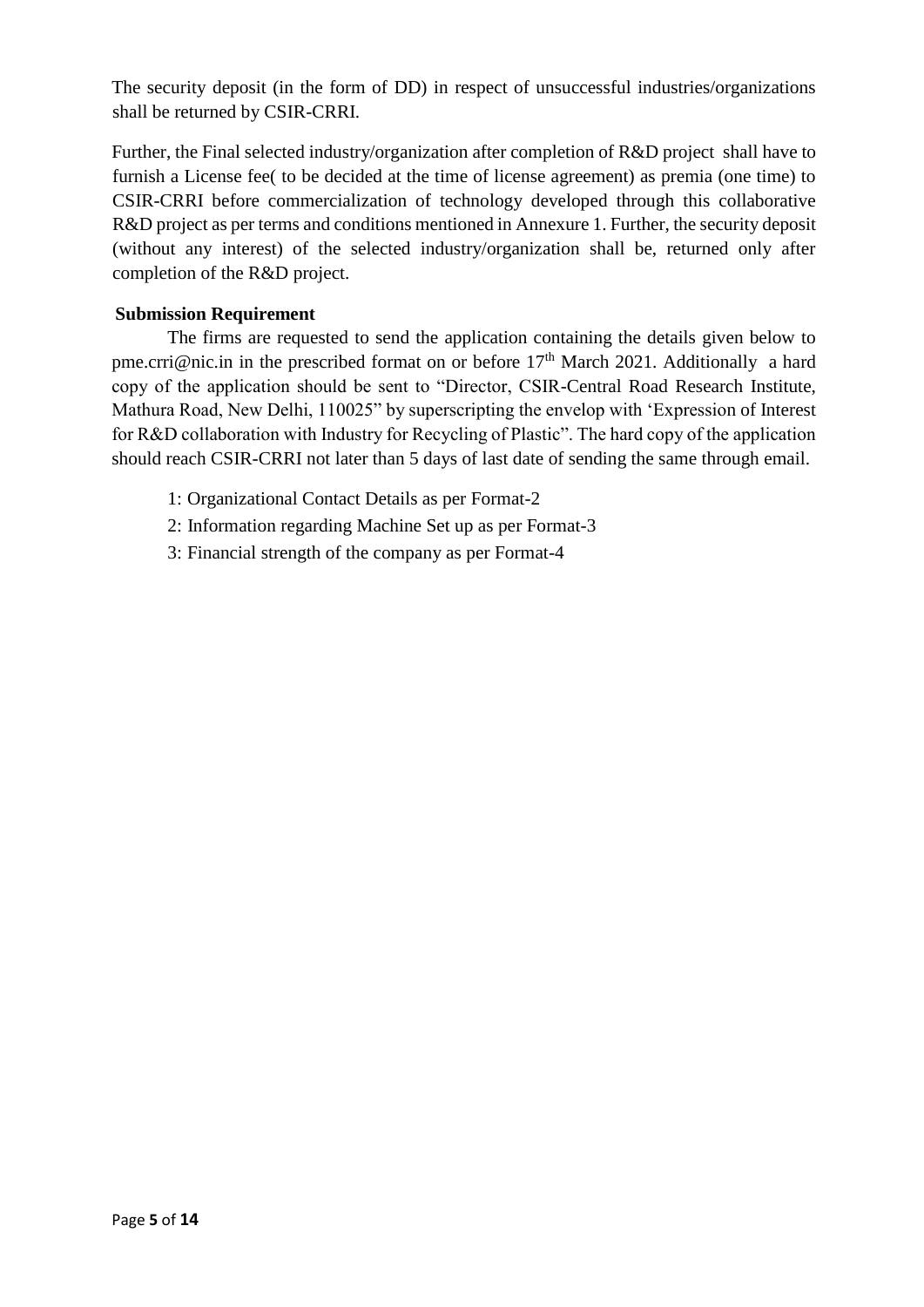# **Formats for Applying**

Below are the formats for applying to the above-described EOI.

**Form 1**

| <b>Applicant's consent Form</b>                                                                                                                                                                                                                                                                         |  |
|---------------------------------------------------------------------------------------------------------------------------------------------------------------------------------------------------------------------------------------------------------------------------------------------------------|--|
| To,<br>Director<br><b>CSIR-CRRI</b>                                                                                                                                                                                                                                                                     |  |
| Delhi-Mathura Road                                                                                                                                                                                                                                                                                      |  |
| New Delhi -110025                                                                                                                                                                                                                                                                                       |  |
| Subject: Submission of Expression of Interest for " R&D Collaboration with Industry for<br>Recycling of Plastic and Its Application in Road Construction                                                                                                                                                |  |
| Dear Sir,                                                                                                                                                                                                                                                                                               |  |
| In response to the Invitation for Expressions of Interest (EOI) published on for "R&D<br>Collaboration with Industry for Recycling of Plastic and Its Application in Road<br>Construction ". We would like to Express Interest to collaborate and we attach following<br>documents in sealed envelopes: |  |
| Industry/Organization Information and Contact Details (Format -2)<br>1.                                                                                                                                                                                                                                 |  |
| 2.<br>Information regarding Machine Set up<br>$(Format - 3)$                                                                                                                                                                                                                                            |  |
| 3.<br>Financial streng th of the organization (Format -4)                                                                                                                                                                                                                                               |  |
|                                                                                                                                                                                                                                                                                                         |  |
|                                                                                                                                                                                                                                                                                                         |  |
| Sincerely Yours,                                                                                                                                                                                                                                                                                        |  |
| Signature of the applicant                                                                                                                                                                                                                                                                              |  |
| [Full name of applicant]                                                                                                                                                                                                                                                                                |  |
| Stamp & date                                                                                                                                                                                                                                                                                            |  |
| Encl: as above                                                                                                                                                                                                                                                                                          |  |
| Note: This is to be furnished on the letter head of the<br>industry/ organization.                                                                                                                                                                                                                      |  |
|                                                                                                                                                                                                                                                                                                         |  |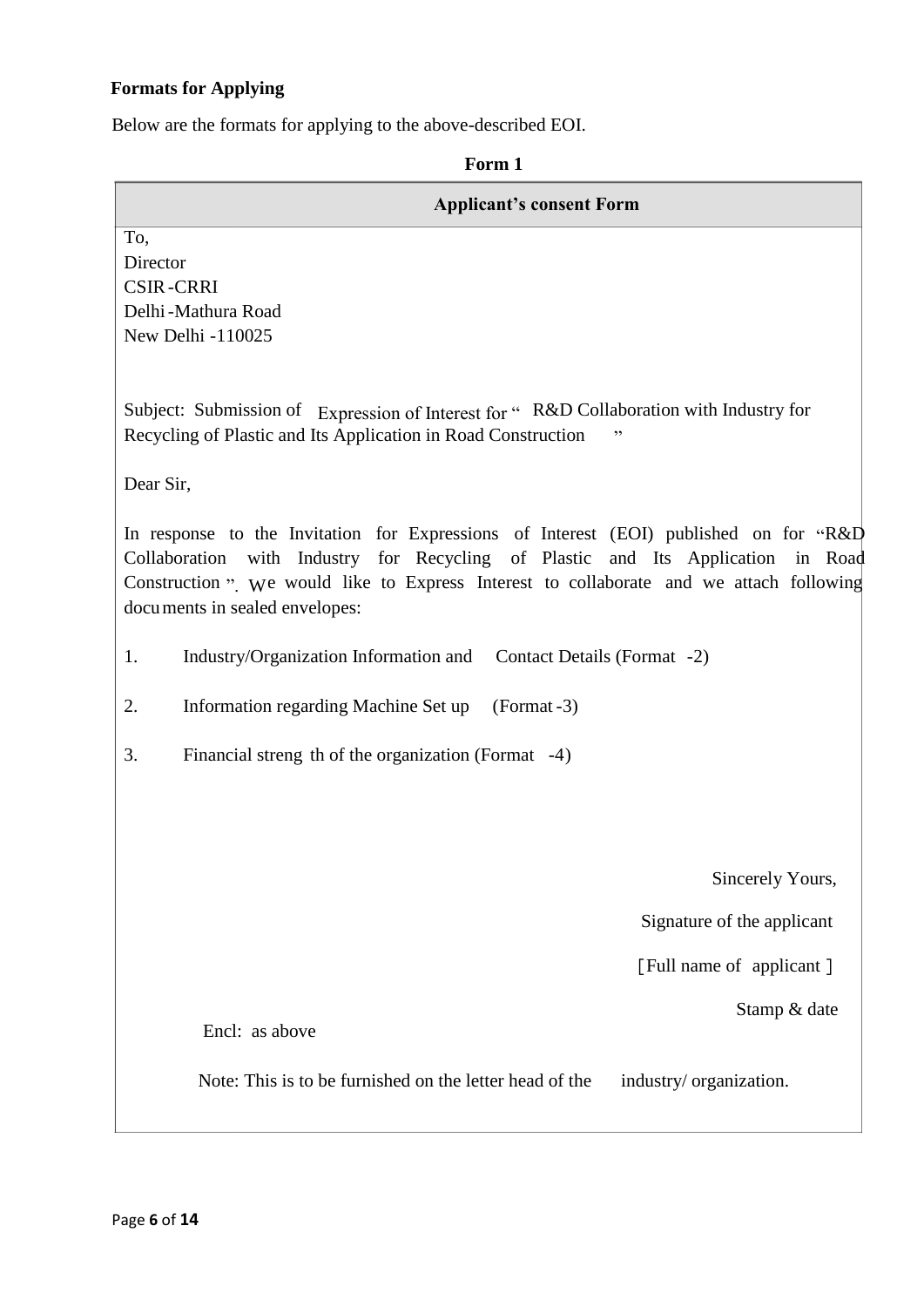# **FORMAT-2**

| <b>Industry/Organization Information and Contact Details</b> |  |
|--------------------------------------------------------------|--|
| Name of Industry/Organization                                |  |
| Please provide Memorandum of Association                     |  |
| Please provide Article of Association                        |  |
| Please provide Certificate of Incorporation                  |  |
| Year of Registration of Industry/Organization                |  |
| Environmental clearance details from Central                 |  |
| Pollution Control Board/State Pollution Control              |  |
| Board (As Applicable) – Kindly enclosed                      |  |
| supporting document                                          |  |
| <b>Registered Address</b>                                    |  |
| <b>Contact Address</b>                                       |  |
| Telephone:                                                   |  |
| <b>Contact Person:</b>                                       |  |
| Mobile No:                                                   |  |
| Fax:                                                         |  |
| Email:                                                       |  |

Signature of the applicant Full name of the applicant Stamp & Date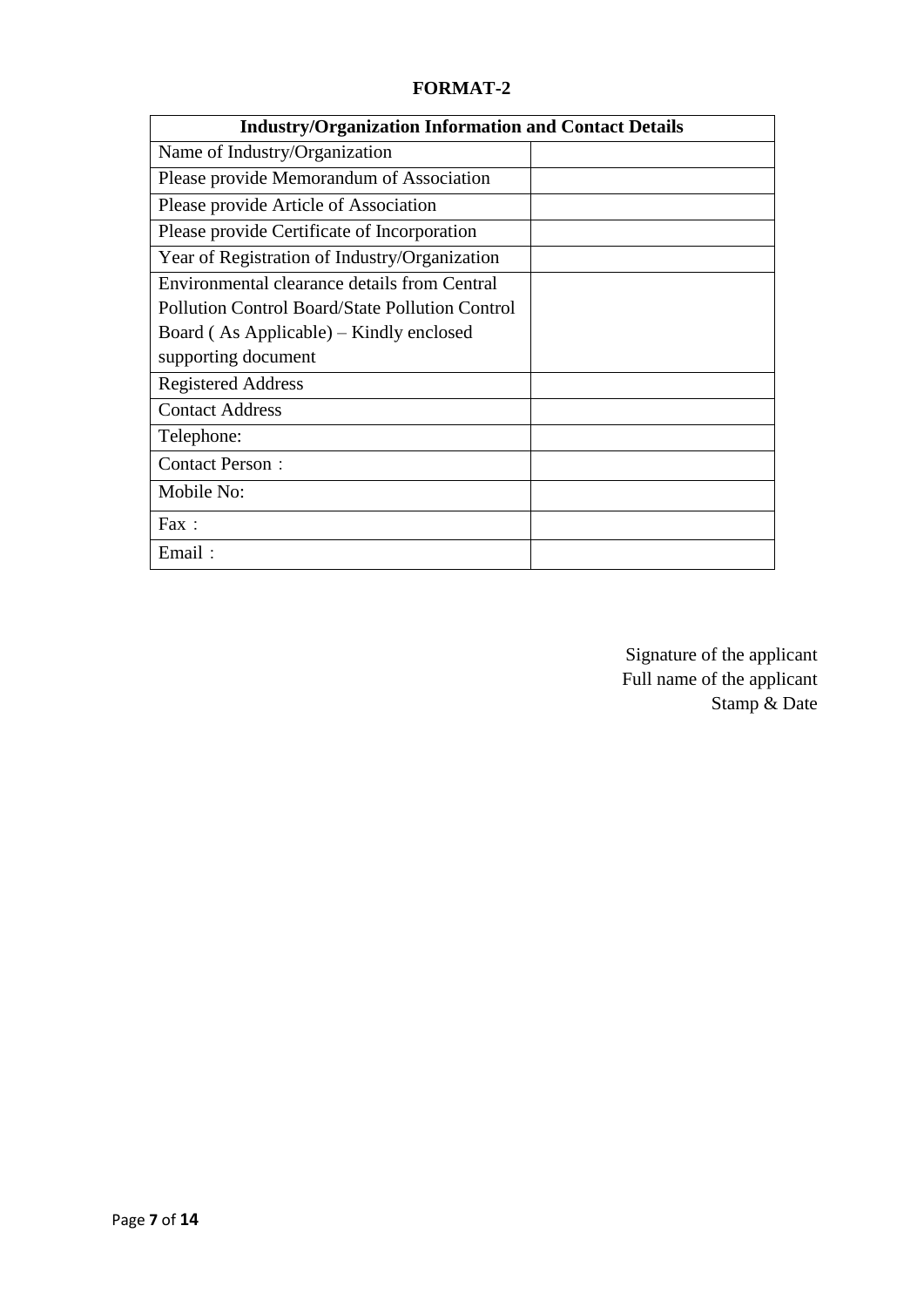### **FORMAT-3**

Provide information regarding machine/set-up on following with supporting document (including photographs of Machine or Test Set Ups)

| <b>Machine/Test Setup</b>              | <b>Make and Model</b> | <b>No of Machine/Test Setup</b> |
|----------------------------------------|-----------------------|---------------------------------|
| <b>Injection Moulding</b>              |                       |                                 |
| <b>Compression Moulding</b>            |                       |                                 |
| Any other                              |                       |                                 |
| <b>Tensile Strength Test</b>           |                       |                                 |
| <b>Compressive Strength Test</b>       |                       |                                 |
| Melt Flow Index characteristics test   |                       |                                 |
| and ultra violet weatherometer testing |                       |                                 |
|                                        |                       |                                 |

Signature of the applicant Full name of the applicant Stamp & Date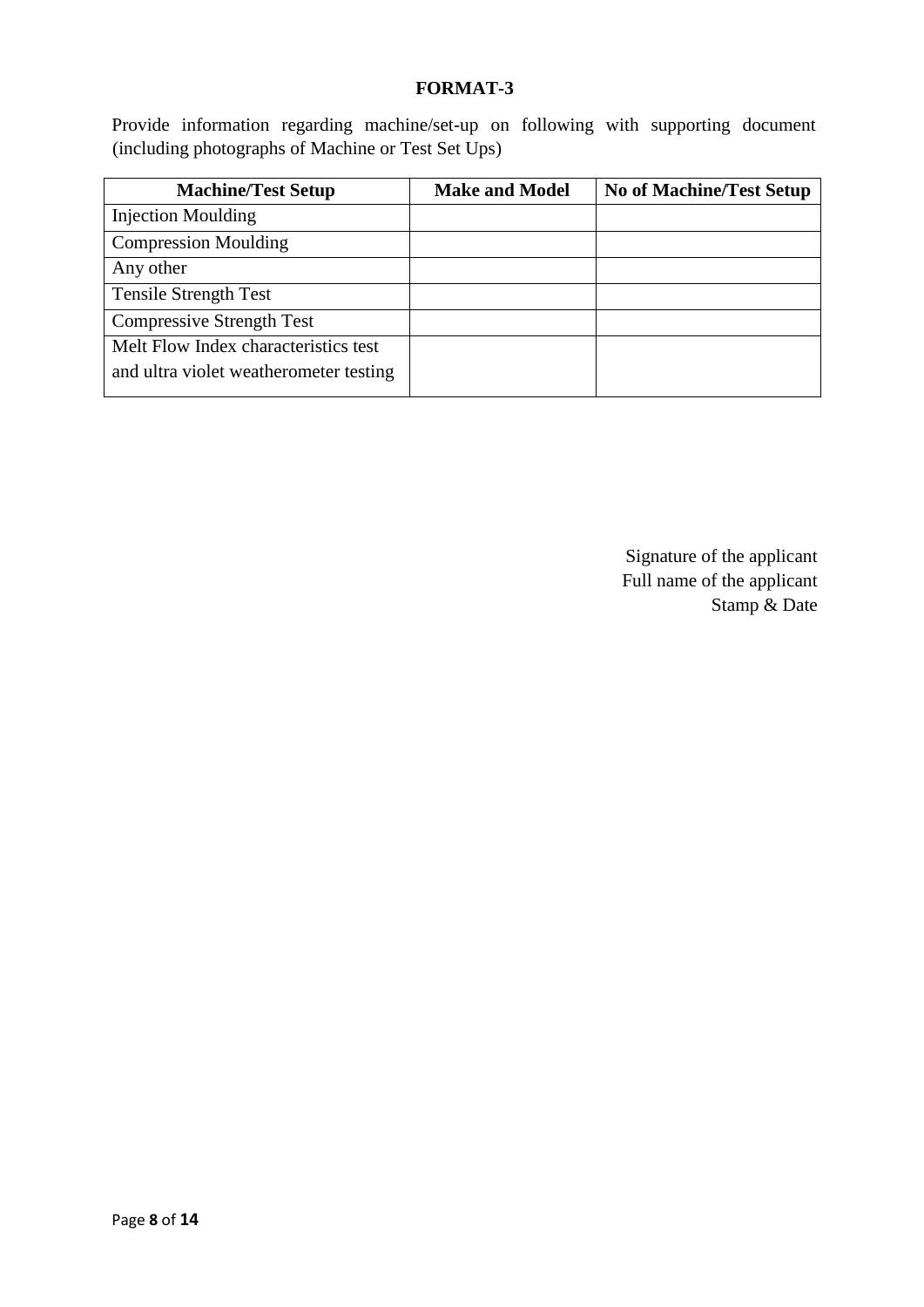### **Format 4**

# **Financial Strength of the Industry/Organization**

Annual Turn Over for Last Three Years

| Year | Turn Over |
|------|-----------|
|      |           |
|      |           |
|      |           |

Note: Please attach auditor's certificate (certified copy) in support of your claim

Signature of the applicant Signature of CA and Stamp Full name of the applicant Stamp & Date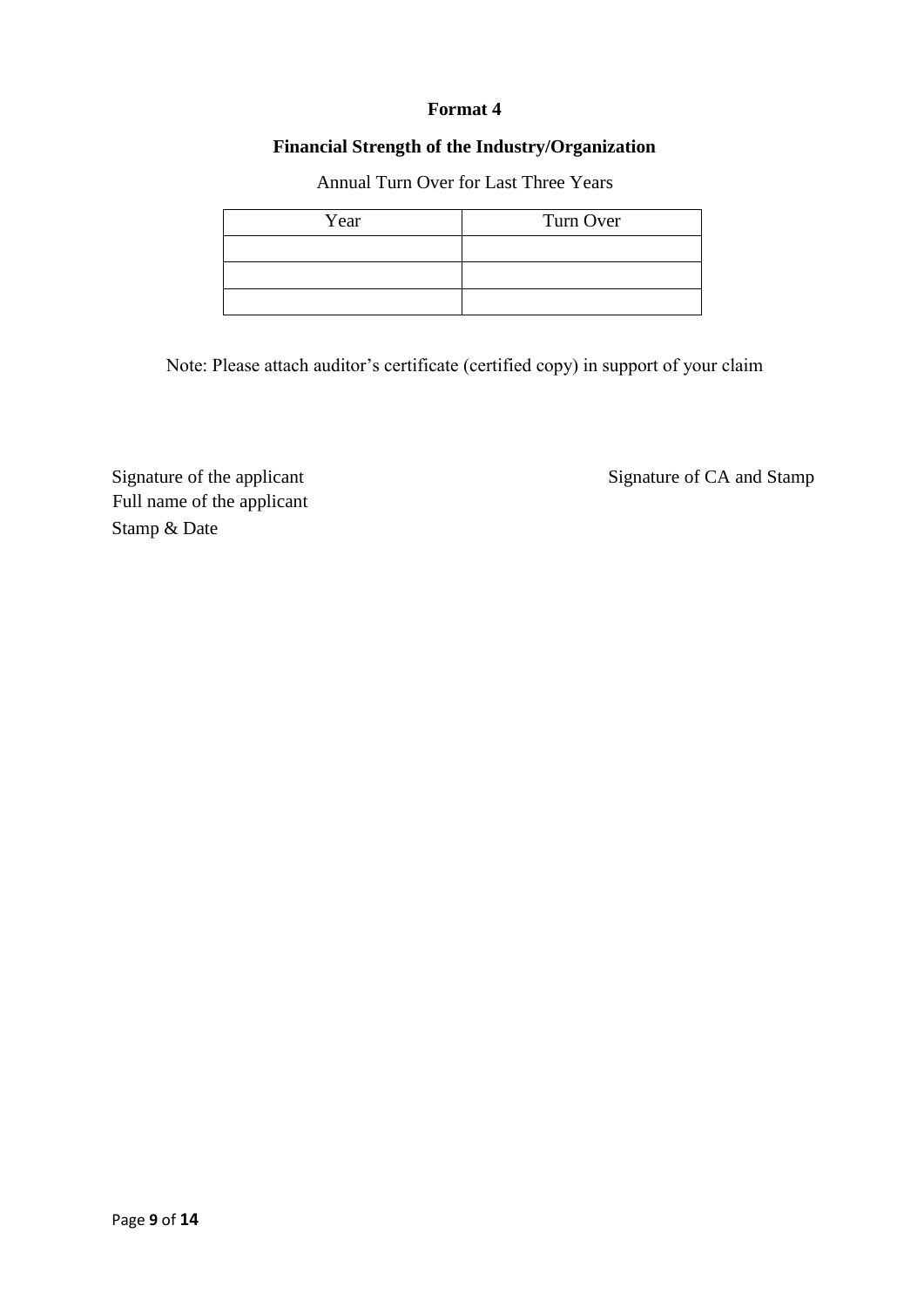# Terms and Condition for Royalty/Premia and Commercialization

This annexure will be applicable to the short-listed industries / organizations by CSIR-CRRI & CSIR-NPL. The shortlisted firms have to submit their commercial offer (in a separate sealed envelope) in terms of royalty [percentage (up to two decimal places) of sales of goods from this technology] as per format 5 to Head, PME, CSIR-CRRI, New Delhi. Out of the various offers received, the firm, which submits the highest offer, will be selected. However, during the R&D phase neither CRRI / NPL nor selected industry/organization will pay any kind of fee to each other. In case this R&D project fails or does not lead to commercialization of any product for field application then in that case no party shall seek any compensation and damages in any case.

For selected industry/organization, the submitted security deposit along with financial bid shall be returned, without any interest, after completion of the R&D project. Further, the Final selected industry/organization after completion of R&D project shall have to furnish a License fee( to be decided at the time of license agreement) as premia (one time) to CSIRCRRI as license fee before commercialization of technology developed through this collaborative R&D project as per following terms and conditions:-

# **Detailed terms and conditions:-**

It is to mention that this AGREEMENT will be made and entered between Council of Scientific & Industrial Research (CSIR), a Society registered under the Societies Registration Act (XXI of 1860), having its registered office at Anusandhan Bhavan, 2 Rafi Marg, New Delhi 110001 acting through CSIR-CRRI and CSIR-NPL, a constituent laboratories of CSIR, located at NEW DELHI, INDIA" (hereinafter "party A" )

# And

Selected firm (hereinafter called the "party B" )

**1.** The contents of this MoU is indicative in nature, further a separate license agreement will be executed at the time of technology transfer comprising the detailed terms and conditions, financial arrangements, intellectual properties rights (IPR), responsibilities and obligations [scope of work, work plan, time schedule, and modalities] of eachParty pertaining to the PROJECT within the scope of work.

1.1 For the purpose of this MoU henceforth, CSIR-CRRI and CSIR-NPL shall be called first party (Party A) and successful selected industry/organization shall be termed as second party (Party B)

# **2 FINANCIAL ARRANGEMENTS**

Party A and Party B shall bear the financial inputs for the PROJECT as follows:

2.1 The expenditure shall be borne by both the agencies for their respective activities.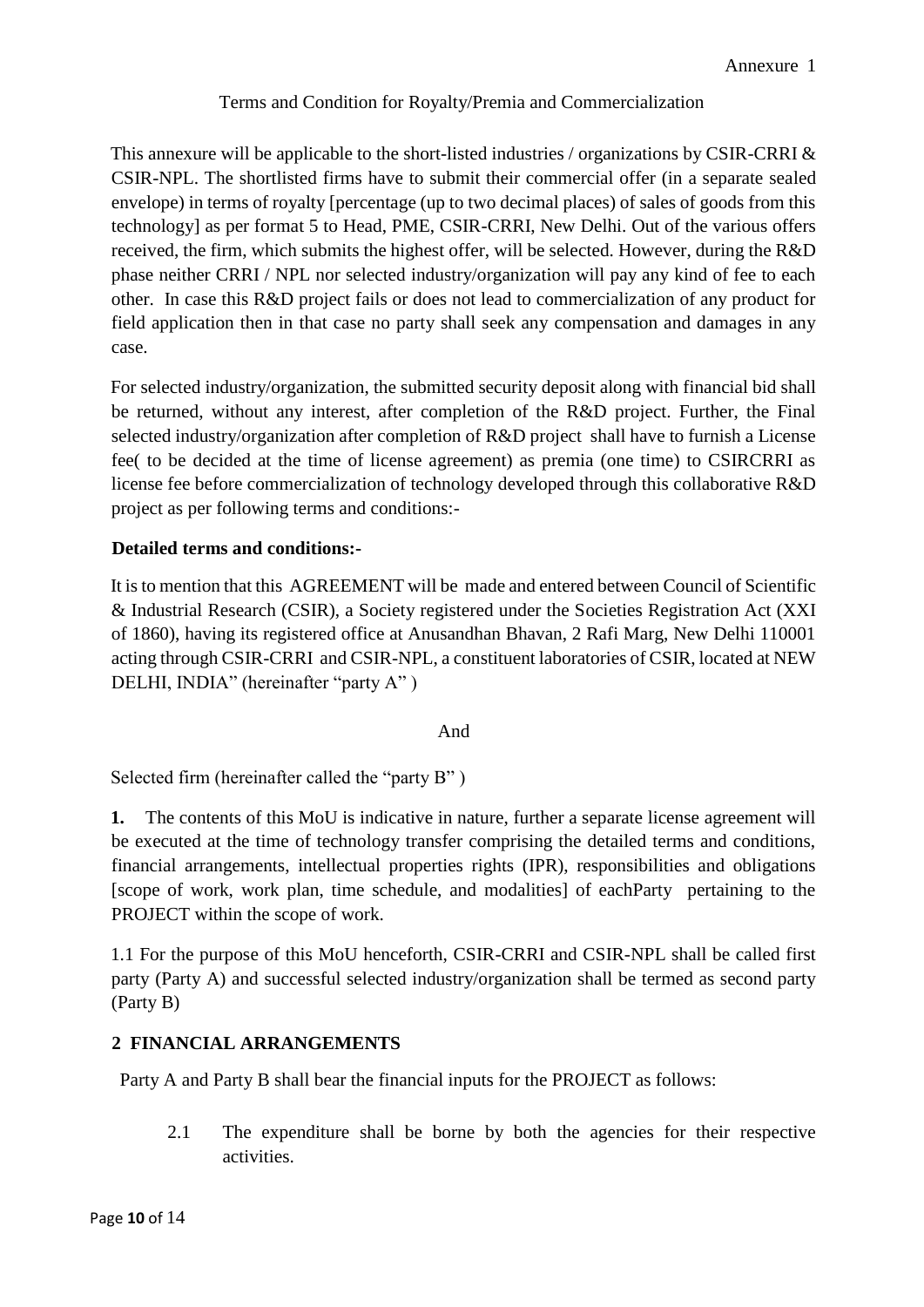- 2.2 The liabilities, if any, arising out of or in connection with the PROJECT shall be the responsibility of the respective collaborators (i.e. Party A and Party B).
- 2.3 Party A and Party B will be responsible for the payment of respective TA/DA of their employee in case of tours to be performed.
- 2.4 The submitted security deposit along with financial bid will be retained by party A and shall be returned, without any interest, after completion of the R&D project to party B.
- 2.5 In the event of withdrawal by Party B during the tenure of the contract for any reason what so ever, which leads to termination of the contract in between, Party A shall have the right to forfeit the SECURITY DEPOSIT by the Party B.

# **3. RESPONSIBILITIES OF EACH PARTY**

Party A will serve as the nodal organization for the project and will serve as the sole contact. Accordingly, before start of project / work, scope of work for each party i.e. Party A and Party B will be defined. Party A will share the detailed project proposal with Party B so that activities can be defined. Party B will act as a technology partners to facilitate in execution of the project. However, ownership of the intellectual property that may come out as an output of this R&D work shall be with Party A.

# **4. CONFIDENTIALITY**

During the tenure of the agreement of [ 3 years] both Party A and the Party B undertake on their behalf and on behalf of their subcontractors/ employees/ representatives/ associates to maintain strict confidentiality and prevent disclosure thereof, of all the information and data exchanged/generated pertaining to work under this agreement for any purposes other than in accordance with this agreement. Both parties, however, retain the rights to use the R&D results generated during the PROJECT for its own R&D programs without any obligation to the other.

# **5. UTILISATION OF INTELLECTUAL PROPERTY DEVELOPED**

5.1 The Party B shall have the first option to commercially exploit the intellectual property generated in the PROJECT provided such option is exercised by the Party B communication to Party A by a written within [ 06 months] of completion of the PROJECT.

5.2 The Party B shall have the right for license agreement on [Non- exclusive] basis to commercially exploit the intellectual property generated in the PROJECT for commercial production

5.3 However if any other Party approaches to Party A (CSIR) for license, Party A shall have the right to license the intellectual property generated in the PROJECT to others on terms to be mutually decided between party A and Party B.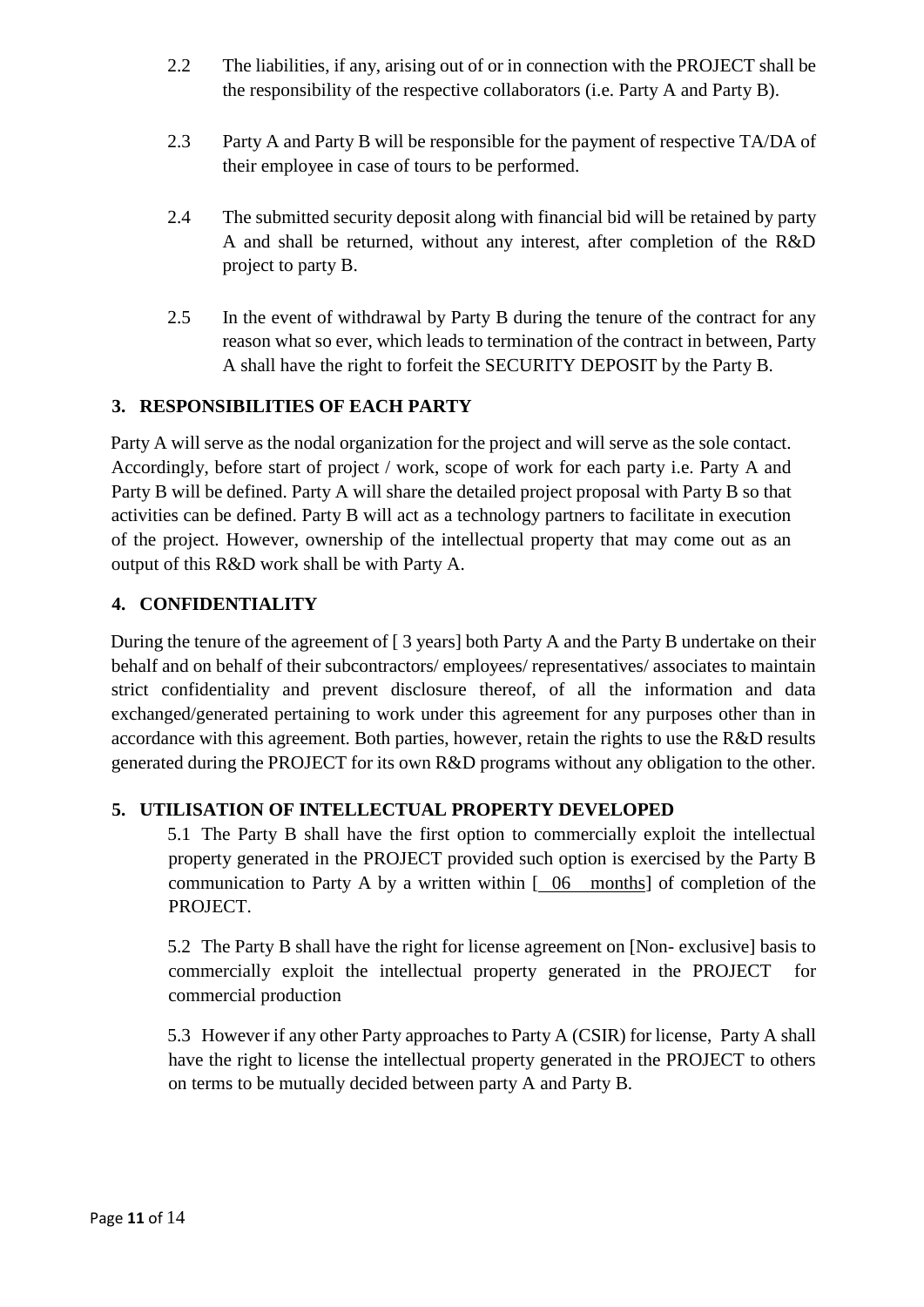#### **6 FORCE MAJEURE**

6.1 Neither Party shall be held responsible for non-fulfillment of their respective obligations under this agreement due to the exigency of one or more of the force majeure events such as but not limited to Acts of God, war, flood, earthquakes, strike, lockouts, epidemics, riots, civil commotion, etc. provided on the occurrence and cessation of any such events, the Party affected thereby shall give a notice in writing to the other Party within one month of such occurrence or cessation. If the force-majeure conditions continue beyond six months, the parties shall then mutually decide about the future course of action.

# **7 EFFECTIVE DATE, DURATION, TERMINATION OF THE AGREEMENT**

7.1 The agreement shall be effective from the [ ----------date of signing] and shall remain in force for a period of [ 03 years] from the said date.

7.2 The agreement shall terminate on the expiry of the period, as in clause CL.7.1 unless extended by both the parties.

7.3 During the tenure of the agreement, parties hereto can terminate the agreement either for breach of any of the terms and conditions of this agreement or otherwise by giving a [ 03 months] notice in writing to the defaulting Party. Failure of either Party to terminate the agreement on account of breach or default by the other shall not constitute a waiver of that PARTY B's right to terminate this agreement.

# **8 NOTICES**

8.1 All notices and other communications required to be served on the PARTY B under the terms of this agreement, shall be considered to be duly served if the same shall have been delivered to, left with or posted by registered mail to the PARTY B at its last known address of business. Similarly, if any notice to be given to the Party A shall be considered as duly served if the same shall have been delivered to, left with or posted by registered mail to the Party A at its registered address in New Delhi.

# **9 AMENDMENTS TO THE AGREEMENT**

No amendment or modification of this agreement shall be valid unless the same is made in writing by both the parties or their authorized representatives and specifically stating the same to be an amendment of this agreement. The modifications/changes shall be effective from the date on which they are made/executed, unless otherwise agreed to.

# **10 ASSIGNMENT OF THE AGREEMENT**

The rights or/and liabilities arising to any Party to this agreement shall not be assigned except with the written consent of the other Party and subject to such terms and conditions as may be mutually agreed upon,

# **11 ARBITRATION**

In the event of any disputes relating to or arising out of this agreement, such disputes shall be resolved amicably by mutual discussions and negotiations in good faith. Failing the above, the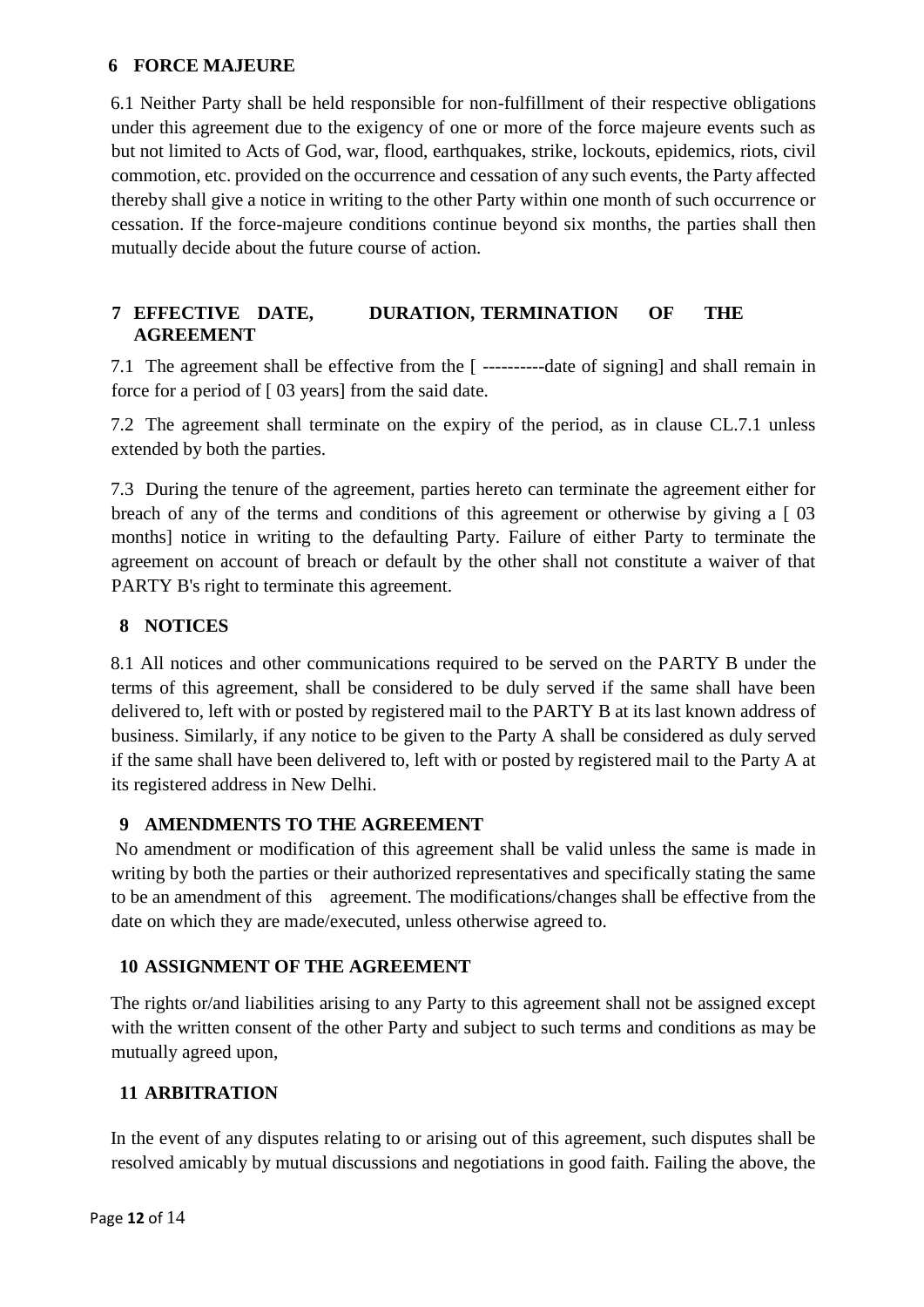disputes shall be referred to and finally resolved by arbitration under Arbitration and Conciliation Act, 1996 and the rules framed there under for the time being in force.

- a) The place of Arbitration shall be New Delhi, India.
- b) The language of arbitration proceedings shall be English only.
- c) Each PARTY shall bear and pay its own cost of the arbitration proceedings unless the Arbitrator otherwise decides in the Award.
- d) The provisions of this Clause shall not be frustrated, abrogated or become inoperative not withstanding this Agreement expires or ceases to exist or is terminated or revoked or declared unlawful